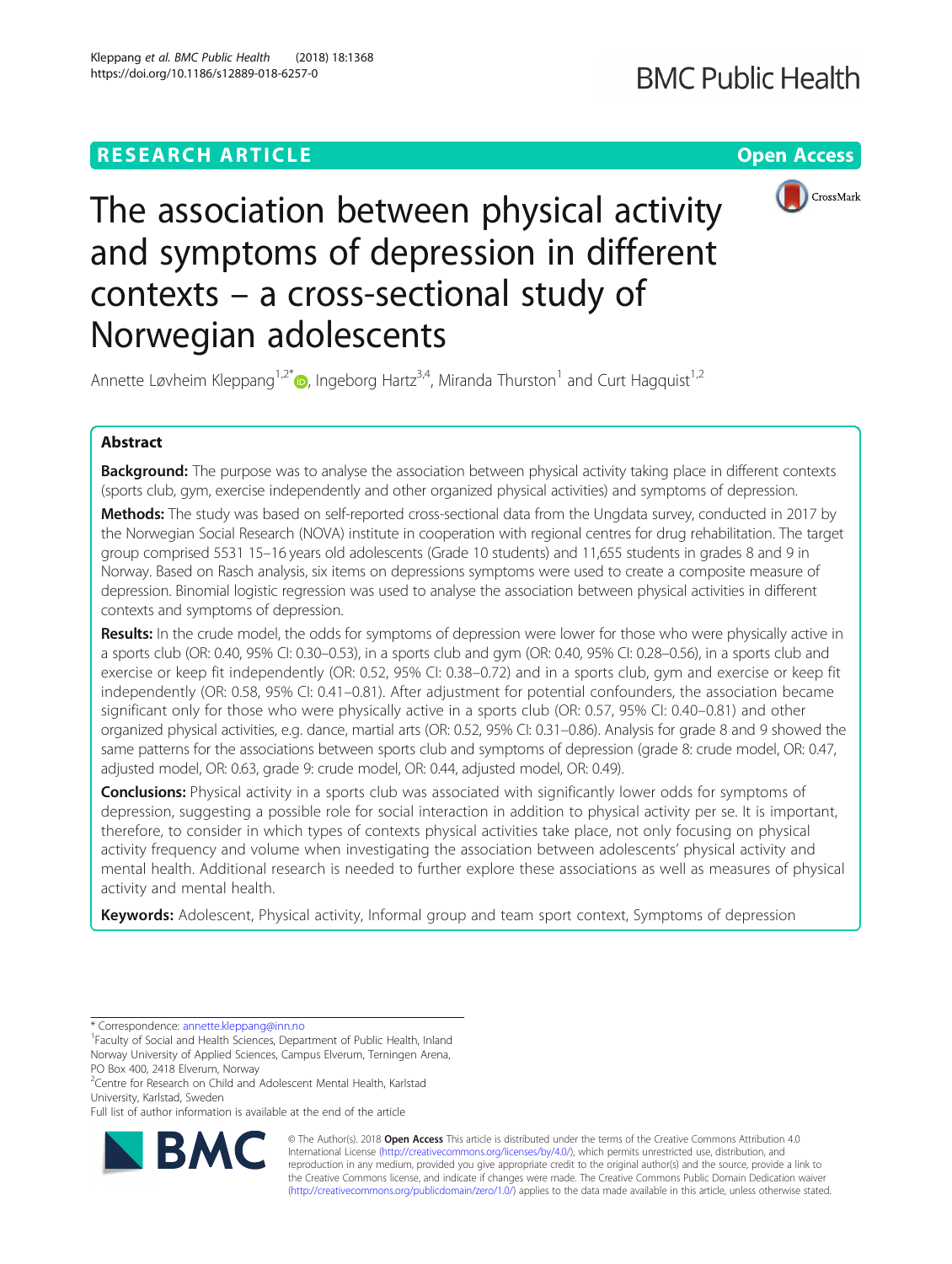# Background

Mental health problems among youth, including depressive symptoms, have been identified as an important public health issue in Norway in common with most Western countries [[1,](#page-11-0) [2](#page-11-0)]. Identifying factors in adolescents that can reduce the risk of mental health problems is therefore important if efforts to prevent their occurrence are to be effective [\[3](#page-11-0), [4\]](#page-11-0). While research on the role of physical activity and cardiovascular health is extensive, interest in the putative role of physical activity on mental health has only more recently emerged. In 2011, however, Biddle & Asare [[5\]](#page-11-0) (p. 10) concluded that "Physical activity has potentially beneficial effects for reduced depression, but the evidence base is limited." Although the research base has expanded since then, the results present a rather mixed picture. A European cross-sectional study, for example, found no evidence of the benefit of daily physical activity for mental health in adolescents [[6](#page-11-0)] and earlier studies [[7](#page-11-0), [8\]](#page-11-0) showed only a weak association between physical activity and mental health outcomes. However, a recent longitudinal study found that US adolescents who engaged in higher frequencies of physical activity were more resilient to developing depressive symptoms [[9\]](#page-11-0).

However, the methodological quality of many studies among adolescents has been questioned; not only are studies primarily of a cross-sectional design but different measurements of mental health and physical activity have been used. Furthermore, if physical activity is conceptualised as a complex multidimensional social practice then the different forms of physical activity and the contexts within which they take place might be important for understanding its relationship with specific mental health outcomes. Factors such as psychological climate ("The experience of the physical activity and the context within which physical activity takes place") and the characteristics of social interactions, for example, have rarely been accounted for [\[5](#page-11-0)]. Exercising or competing in a sports club or keeping fit independently (running, swimming, cycling, walking), may represent different 'physical activity modalities' with varying social mechanisms which give rise to different qualitative experiences. According to this conceptualisation, any outcomes are hypothesized to relate to the nature of the experience. Eime et al. [[10](#page-11-0)] have proposed a model based on this type of reasoning but conclude that the model needs further research.

Research efforts have focused on the team sport context when investigating social interaction [\[11\]](#page-11-0) as well as the organised sport context led by a coach [[12](#page-11-0)]. Brunet et al. [[13](#page-11-0)] reported that involvement in team sport during adolescence and early adulthood is associated with lower symptoms of depression, however, these associations were no longer significant after controlling for covariates (sex, age and parental level of education). Sports participation has been found to be associated with reduced levels of depression and stress among adolescents [\[14\]](#page-11-0). Similarly, young people (aged 17–37 years) who participated in team sports (UK university sports people) reported higher levels of happiness than those who played individual sports [[15](#page-11-0)]. A longitudinal study among Canadian adolescents reported that being part of a sports team is associated with lower depressive symptoms [\[16\]](#page-11-0), which is consistent with a cross-sectional study among German adolescents [[17](#page-11-0)]. A cross-sectional study among European adolescents reported that the lowest levels of depression and anxiety were among those participating in team sports compared with individual sport participation [[6](#page-11-0)]. However, for both sexes, participating in any sport (team or individual) was associated with more positive mental health, independently of frequency of activity. A study among American collegiate athletes showed that the prevalence of mental health conditions was lower for athletes participating in a team sport than in an individual sport [[18\]](#page-11-0). Taken together, these findings suggest that social factors may be important in understanding the mechanism through which physical activity might be related to the prevention of depressive symptoms and highlight the need to differentiate between the different types of physical activity modalities that are assessed in future research [[13](#page-11-0)]. By social factors, we are referring to the presence of other people in the environment, which provide opportunities for interactions. This is especially relevant given that adolescents report an increase in non-organized physical activity and a decrease in organized sport as they move through adolescence [[19,](#page-11-0) [20\]](#page-11-0).

To address this gap, we examined physical activity participation in different contexts to identify the types of physical activity (which include various sports) that might be associated with symptoms of depression.

### Methods

This study was based on data retrieved from the Ungdata surveys conducted by the Norwegian Social Research (NOVA) institute in cooperation with regional centres for drug rehabilitation (KoRus). Ungdata is a repeated cross-sectional study, designed for local surveys of adolescents in Norway. It is financed by the Norwegian Directorate of Health, The Ministry of Children, Equality and Social Inclusion, and the Ministry of Justice and Public Security. Ungdata started in 2010, and, since then, repeated cross-sectional surveys have been conducted in many secondary schools all over the country. The Ungdata survey covers different aspects of young people's lives, i.e., leisure time activities, health issues, relationships with friends and parents, local environment, school issues, and symptoms of depression. The Ungdata survey has become an important source of information on adolescents' health and wellbeing, both at the municipal and national level. In this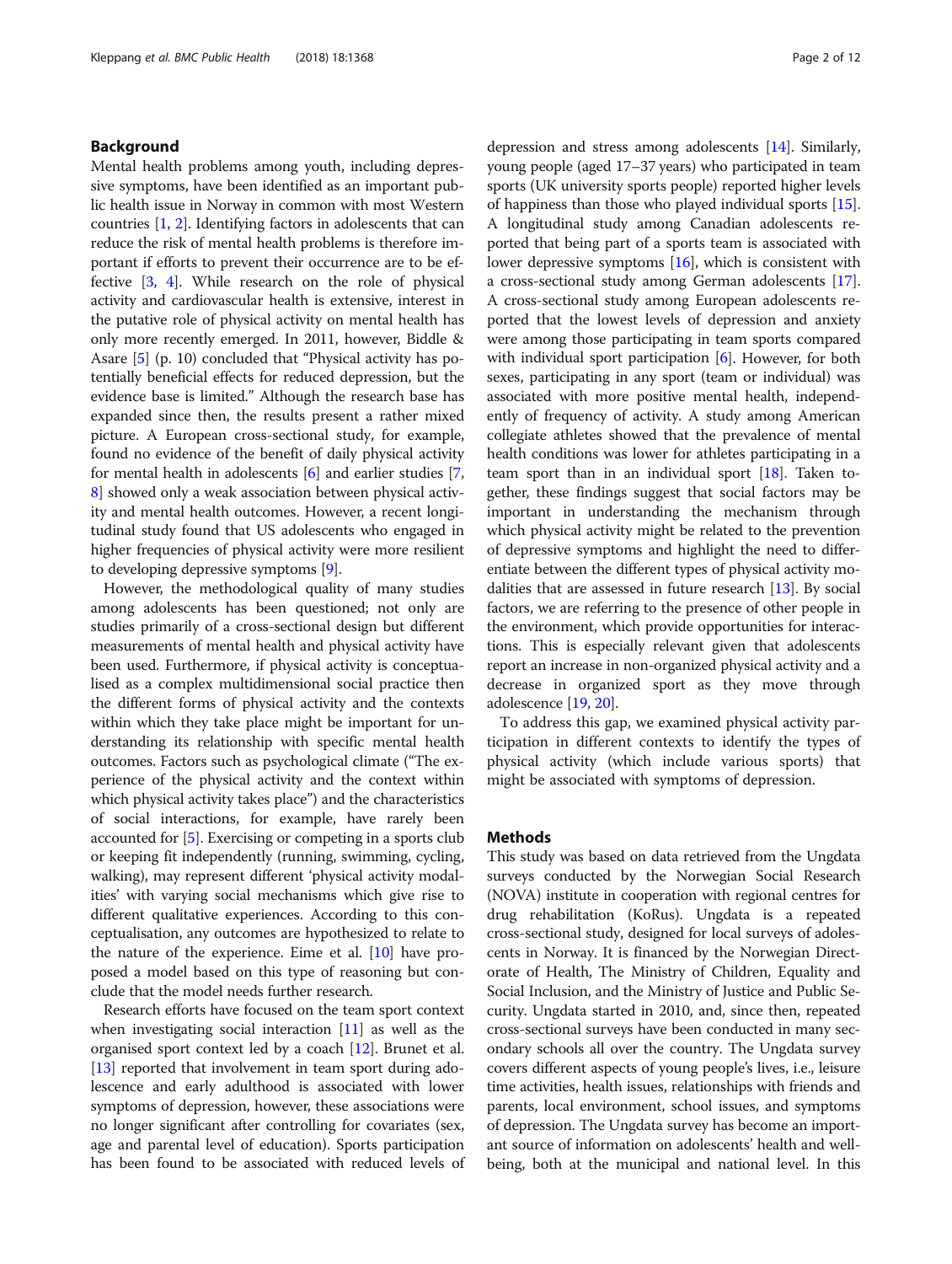study, we included adolescents from secondary schools, grade 10, aged 15–16 years (and grade 8 and 9) from 19 municipalities in four counties (belonging to Korus east: Hedmark, Oppland, Østfold and Akershus) conducting the Ungdata Survey in 2017. The web-based questionnaire was administered anonymously at school during a school hour with a teacher present. Adolescents were informed that participation was voluntary, and parents were informed in advance through the school learning portal. Altogether 5531 adolescents (grade 10), and 11,655 students in grade 8 and 9 participated. The response rate in the secondary schools we included in the study (for grades 8–10), varied between municipalities (54.2 - 92%).

Table 1 gives the Ungdata Survey 2017 questions, response alternatives and variable definitions included in this study.

# Measures

# Symptoms of depression

Symptoms of depression were measured with six items derived from a depressive symptoms scale which was derived from the Hopkins Symptom Checklist - 90 [[21](#page-11-0), [22](#page-11-0)].

Table 1 Ungdata Survey 2017: questions, response alternatives and variable definitions

| Ouestions                                                                                                                                                                                                              | Response alternatives                                                                                                                                                                                | Variable definitions                                        |
|------------------------------------------------------------------------------------------------------------------------------------------------------------------------------------------------------------------------|------------------------------------------------------------------------------------------------------------------------------------------------------------------------------------------------------|-------------------------------------------------------------|
| Symptoms of depression                                                                                                                                                                                                 |                                                                                                                                                                                                      |                                                             |
| During the past week, have you been affected by any of the following issues:                                                                                                                                           |                                                                                                                                                                                                      |                                                             |
| Felt that everything is a struggle (item 1)                                                                                                                                                                            | Not been affected at all, not been affected much, been                                                                                                                                               | Symptoms of depression                                      |
| Had sleep problems (item 2)                                                                                                                                                                                            | affected quite a lot and been affected a great deal.                                                                                                                                                 | > 80th percentiler                                          |
| Felt unhappy, sad or depressed (item 3)                                                                                                                                                                                |                                                                                                                                                                                                      |                                                             |
| Felt hopelessness about the future (item 4)                                                                                                                                                                            |                                                                                                                                                                                                      |                                                             |
| Felt stiff or tense (item 5)                                                                                                                                                                                           |                                                                                                                                                                                                      |                                                             |
| Worried too much about things (item 6)                                                                                                                                                                                 |                                                                                                                                                                                                      |                                                             |
| Physical activity                                                                                                                                                                                                      |                                                                                                                                                                                                      |                                                             |
| How often do you do physical activity, which gets you<br>out of breath or makes you sweaty?                                                                                                                            | Never, rarely, 1-2 times a month, 1-2 times a week,<br>3-4 times a week and at least 5 times a week.                                                                                                 | less-than or equal to 2 times<br>a week, $> 2$ times a week |
| How often do you participate in the following activities?                                                                                                                                                              |                                                                                                                                                                                                      |                                                             |
| Train or compete with a sports club                                                                                                                                                                                    |                                                                                                                                                                                                      |                                                             |
| Go to the gym                                                                                                                                                                                                          |                                                                                                                                                                                                      |                                                             |
| Exercise or keep fit independently<br>(running, swimming, cycling, walking)                                                                                                                                            |                                                                                                                                                                                                      |                                                             |
| Other kinds of organized physical activity<br>(dance, martial arts, etc.)                                                                                                                                              |                                                                                                                                                                                                      |                                                             |
| Gender                                                                                                                                                                                                                 |                                                                                                                                                                                                      |                                                             |
| Are you a boy or a girl?                                                                                                                                                                                               | Boy, girl                                                                                                                                                                                            |                                                             |
| Smoking                                                                                                                                                                                                                |                                                                                                                                                                                                      |                                                             |
| Do you smoke?                                                                                                                                                                                                          | I've never smoked, I used to smoke but I've stopped<br>completely now, I smoke less than once a week,<br>I smoke every week but not every day and I smoke<br>everyday.                               | No smoking, smoking                                         |
| Alcohol use                                                                                                                                                                                                            |                                                                                                                                                                                                      |                                                             |
| Do you ever drink any kinds of alcoholic drinks?                                                                                                                                                                       | I've just tried tasting them a few times, occasionally<br>but less than once a month, generally 1-3 times a<br>month and every week.                                                                 | $<$ 1 time a month<br>$> 1-3$ times a month                 |
| Parents higher education                                                                                                                                                                                               |                                                                                                                                                                                                      |                                                             |
| Did your father and mother go to university or to a<br>university college? Select one answer for each parent.<br>If you are not in touch with one or both of your parents,<br>the skip the question about that parent. | Yes, no                                                                                                                                                                                              | Both parents, One of the<br>parents, None of the pa rents   |
| Family economy                                                                                                                                                                                                         |                                                                                                                                                                                                      |                                                             |
| Financially, has your family been well off, or badly off,<br>over the past years?                                                                                                                                      | We have been well off the whole time, we have<br>generally been well off, we have neither been well<br>off nor badly off, we have generally been badly off,<br>we have been badly off the whole time | Good economy, nor bad or<br>good economy, bad economy       |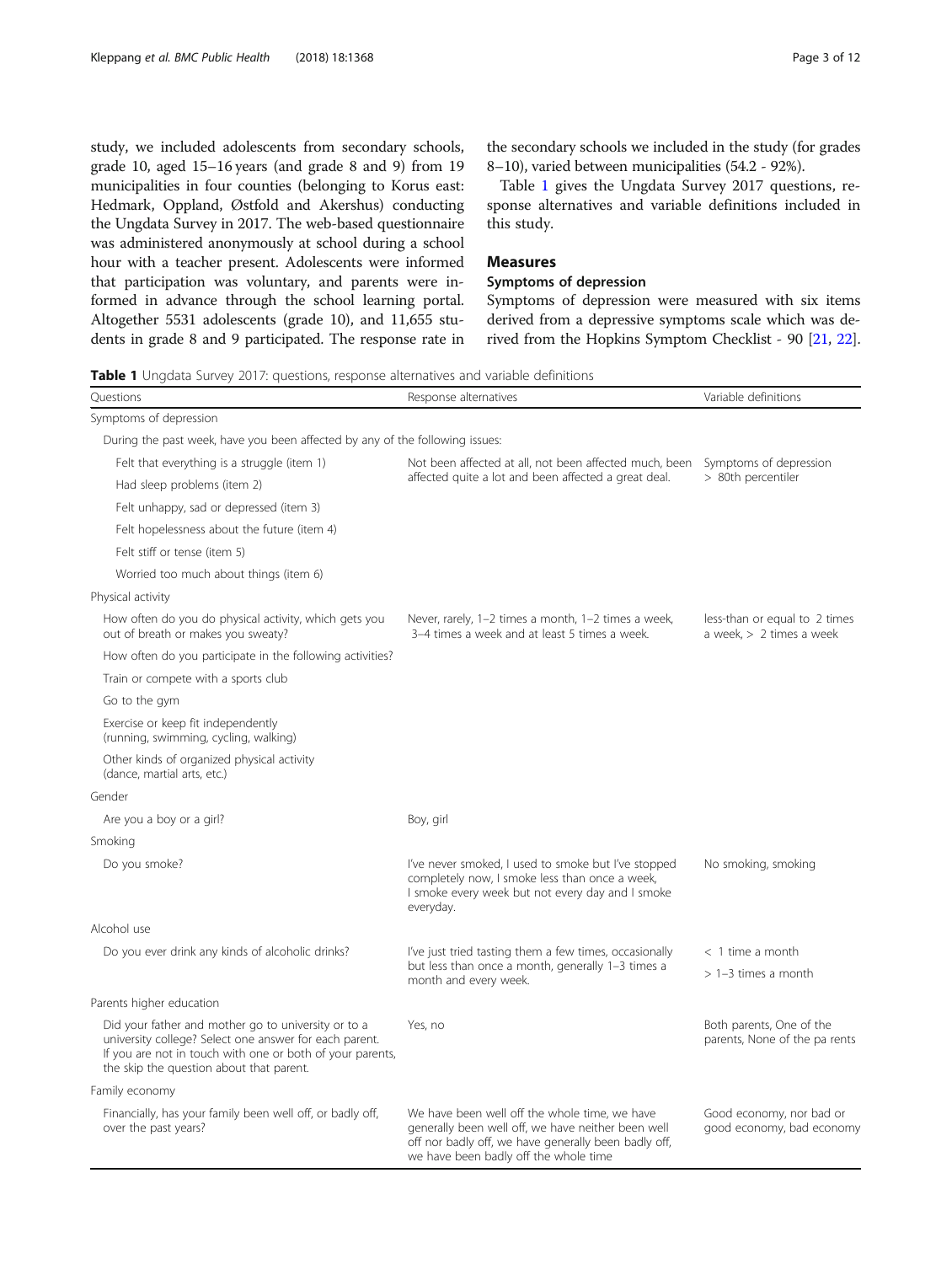The adolescents were asked if during the past week they have been affected by any of the following: "Felt that everything is a struggle (item 1)", "had sleep problems (item 2)", "felt unhappy, sad or depressed (item 3)", "felt hopelessness about the future (item 4)", "felt stiff or tense (item 5)", "worried too much about things (item 6)". The six questions have four response categories: "Not been affected at all (1)", "not been affected much (2)", "been affected quite a lot (3)" and "been affected a great deal (4)".

Rasch Measurement Theory [[23](#page-11-0), [24](#page-11-0)] was used to examine the psychometric properties of the depressive symptoms scale. The scale shows good reliability (Person Separation Index: 0.81). At a general level of analysis, the items work relatively well except for item 2, 'Sleeping difficulties', which clearly misfit. The DIF-analysis using ANOVA based on standardized residual of each person to each item indicated evidence of DIF for some items. According to the F-values calculated in the ANOVA, item 6 about "worried too much about things" shows the greatest magnitude of gender-DIF. Given the same location on the latent variable girls score higher than boys on this item. After that item was split into two separate items, one for boys and one for girls, no item showed significant DIF given an adjusted sample size of 540 persons. The Person Separation Index was about the same for both item sets (0.81 vs 0.80). A comparison of the person mean values for the original set of 6 items and the item set resolved for gender-DIF in item 6 showed that the gender differences decreased after resolving the DIF. In order to examine if, and to what extent, the distortion of the outcome variable due to DIF would have an impact on the regression analyses, tentative sensitivity analyses were carried out. The general pattern showing the highest odds ratios for sports club activity remained also when a dependent variable based on an item set with item 6 resolved for gender DIF was used. However, the associations became a bit stronger for girls and a bit weaker for boys. Also, among boys previously non-significant odds ratios for gym and other organized physical activity became significant.

While there are some weaknesses and clearly room for improvements, as a whole the depression scale works reasonable well.

In the Rasch analysis the non-linear raw scores were transformed to person estimates on a linear interval logit scale on which each person is allocated a location (logit) value. These person estimates were used in the statistical analysis in the present study. Lower values on the scale indicate a lower degree of depressive symptoms.

For the purpose of this study, the depression scale was dichotomized based on the latent depression variable generated by the Rasch analysis. A cut off point, reported as logit value, was set at the 80th percentile (0.551), implying two categories on the scale: a) depressive symptoms (≥80th percentile) and b) no depressive symptoms (<80th percentile).

## Physical activity

The participants were asked how often they did physical activity which got them out of breath or made them sweaty, categorized as never, rarely, 1–2 times a month, 1–2 times a week, 3–4 times a week, at least 5 times a week.

# Different types of physical activity contexts

The participants were asked how often they participated in the following activities, categorized as: exercising or competing with a sports club, going to the gym, exercising or keeping fit independently (running, swimming, cycling, walking), other kinds of organized physical activity (dance, martial arts, etc.). These items have been used in the Young in Norway study [\[25](#page-11-0)], and have been included in the Ung data survey since 2010. The term "sports club", refers to training or competing in a sports club, individually or in a team (organized). The term "go to the gym", refers to exercising/training on their own or together with friends (unorganized). The term "other kinds of organized PA (dance, martial arts, etc.)", refers to other PA activities (not sports club) that are organized. "Train/exercise or keep fit independently", refers to unorganized exercising (running, swimming, cycling, and walking etc. without a coach).

Response alternatives included never, rarely, 1–2 times a month, 1–2 time a week, 3–4 times a week and at least 5 times a week. Participation was dichotomized into > 2 times a week and  $\leq 2$  times a week.

A new variable was created to separate each possible physical activity (PA) context, also including all existing combinations of activities. Physical activities performed less than 3 times a week were classified as non-regular (category 16 below). This was done to examine if the adolescents were physically active in more than one physical activity context, and to investigate the adolescents who only participated in a sports club, or gym, or independently, or in other organized physical activities. The new variable consisted of 16 different possibilities, adolescents participating in: a sports club (1), a sports club and gym (2), a sports club and other organized PA (3), a sports club and independently (4), a sports club, gym and other organized PA (5), sports club, gym and independently (6), sports club, independently and other organized PA (7), sports club, gym, independently and other organized PA (8), gym (9), gym and other organized PA (10), gym and independently (11), gym, independently and other organized PA (12), other kinds of organized PA (dance, martial arts etc.) (13), independently and other organized PA (14), independently (running, swimming, cycling etc. (15) and no regular exercise (16).

Risk factors for many common mental disorders have been shown to be associated with socioeconomic status (SES) [[26\]](#page-11-0). Gender and SES have been included in our analysis to ensure adjustment for well-known confounders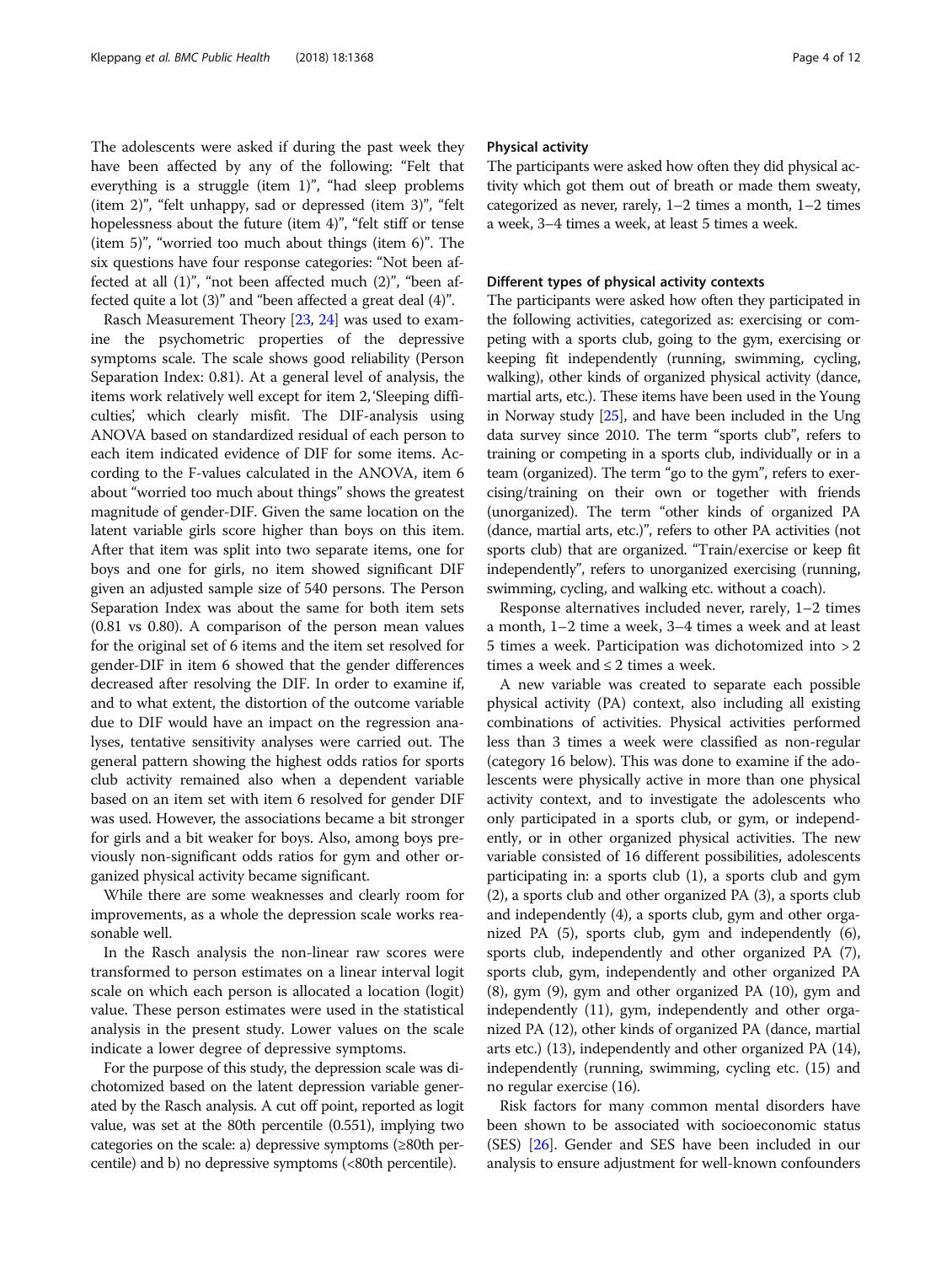to the main association studied in this paper (physical activity contexts and symptoms of depression).

#### Parent's level of education and family economy

Parents' level of education was measured separately for each parent by asking the following: Did your father/ mother go to university or to a university college? Those young people not in touch with one or both parents, were asked to miss the question out. This was categorized as yes or no. Parental educational status was stratified as "no university education", "one parent with university education" or "both parents have with university education". Family economy were measured as follows: financially, has your family been well off, or badly off, over the past years? This was categorized as: we have been well off the whole time, we have generally been well off, we have neither been well off nor badly off, we have generally been badly off, we have been badly off the whole time. Family economy was stratified as good, neither bad nor good, and bad economy.

# Smoking and alcohol use

Smoking was measured by asking: do you smoke? And categorized as: I've never smoked, I used to smoke but I've stopped completely now, I smoke less than once a week, I smoke every week but not every day and I smoke every day. Smoking was dichotomized as "no smoking" and "smoking". Alcohol consumption was measured by asking: do you ever drink any kinds of alcoholic drinks? This was categorized as never, I've just tried tasting them a few times, occasionally, but less than once a month, generally 1–3 times a month, and every week. Alcohol use was dichotomized as "< 1 time a month" and ">1- 3 times a month".

# Analysis

Descriptive contingency table and logistic regression analyses were conducted using SPSS 24.0 for Windows. In the descriptive analyses, the study population was stratified according to symptoms of depression and gender. (Baseline characteristics were presented as proportions with 95% confidence intervals (CI) in each stratum. No overlap of the CI was considered significant at the 5% level).

The Rasch analysis was performed using the software RUMM2030 [[27\]](#page-11-0).

Binomial logistic regression analysis was performed to examine the association between different types of physical activity contexts and depressive symptoms, adjusted for confounding variables. A *p*-value of  $\leq 0.05$  was set as the level for statistical significance. Associations were presented as odds ratios (OR) with 95% CI, and with adjustments for gender, parent's education, family economy, smoking and alcohol consumption. The analysis (model A-F) was repeated with adolescents from grades 8 and 9, in order to examine the pattern of the relationship from grade 8 to 10 (results not reported in tables but available on request).

# Results

Table [2](#page-5-0) shows baseline characteristics of the study population, aged 15–16 years in 2017, according to depressive symptoms and gender.

Depressive symptoms: Overall, a significantly higher proportion of the girls (2485/690, 27.8%; 95% CI: 26.0– 29.5) had depressive symptoms compared with the boys (2485/255, 10.3%; 95% CI: 9.1–11.5). Overall, and in gender subgroups, those with depressive symptoms reported significantly poorer family economy, more smoking and consumption of alcohol, compared with the rest of the study population.

Overall, among students who participated in physical activity less than 3 times per week, a higher proportion reported depressive symptoms compared with students fulfilling more than 3 times per week. Additionally, adolescents who exercised or competed in a sports club less than once a week reported more depressive symptoms compared to those who reported 1 or more times per week.

There were gender differences. Of those who reported being physically active 1–2 times per week in a sports club, a smaller proportion of the girls (7.5% compare to 10.5%) and a higher proportion of boys (11.8% compare to 10.6%) reported depressive symptoms. Further, of those who went to the gym 1–2 times a week, a smaller proportion of the boys (12.2% compared to 18.1%) and a higher proportion of girls (21% compared to 18.3%) reported depressive symptoms.

Table [3](#page-7-0) presents descriptive characteristics for adolescents participating in physical activity taking place in different contexts in adolescents aged 15–16 years in 2017.

Overall, 11.6% of the adolescents who participated in a sports club reported depressive symptoms. In other PA activity contexts the proportion of those with depressive symptoms varied between 18.5 - 21.9%. Approximately 71% of the adolescents attending a sports club had both parents with higher education, which was similar to those participating in other organized PA activities. In other PA activities the proportion varied between 52.5 and 58.8%. The majority of the adolescents who participated in other organized physical activities were girls (70.2%). Among adolescents who went to the gym 17.0% smoked and 21.2% drank alcohol more than 1–3 times a month. In other PA activity contexts the proportion varied between 8.2 and 9.8% for alcohol consumption and 6.0–10.5% for smoking.

Among adolescents not exercising regularly, 24.8% reported depressive symptoms compared with 11.6% among adolescents exercising in a sports club regularly.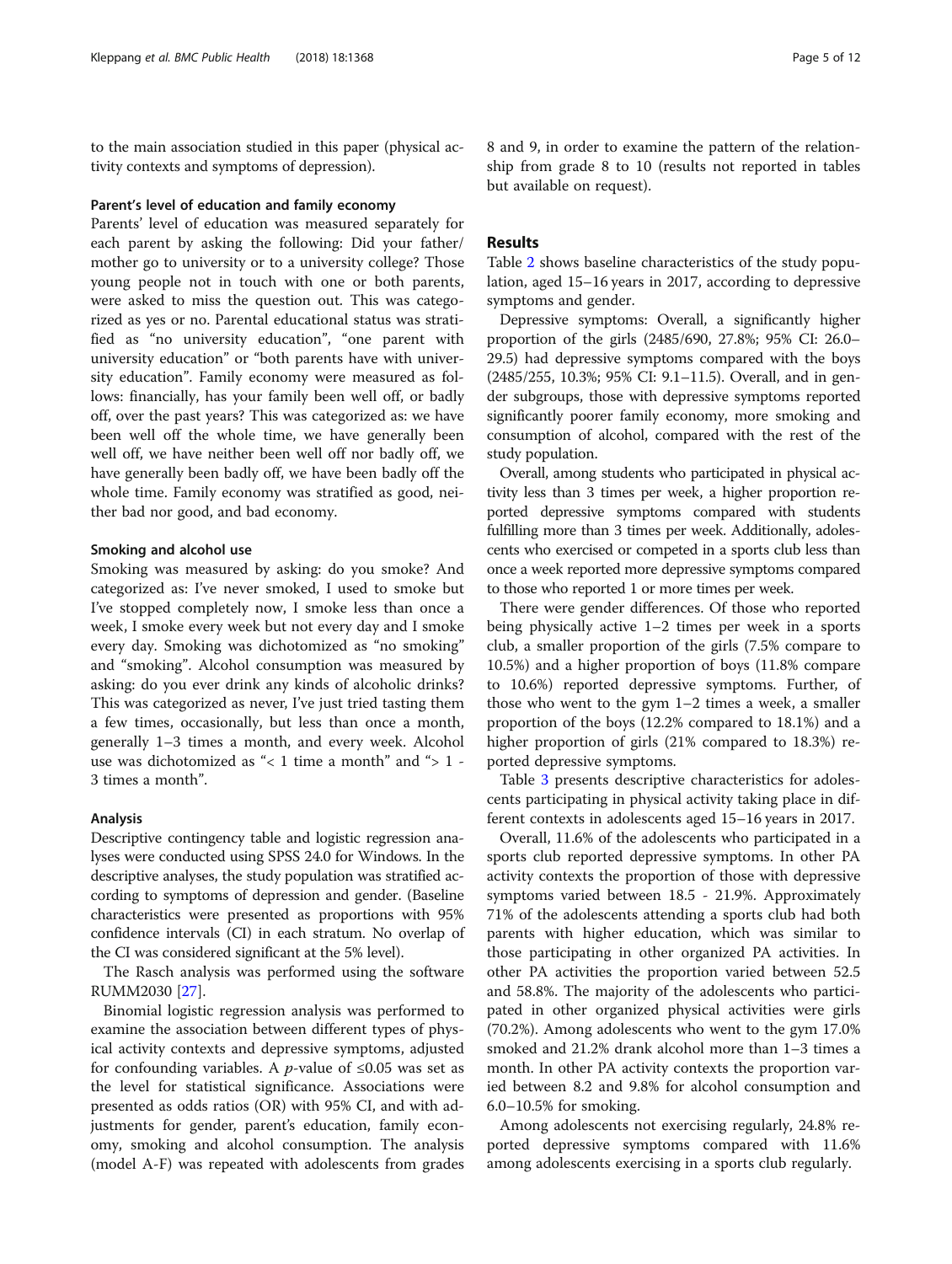<span id="page-5-0"></span>

| <b>Allentary</b> Characteristic Character Character Character Character Character Character Character Character Character Character Character Character Character Character Character Character Character Character Character Chara | Total $(W = 5531)$                        | Nonescence Supplement of the S        | UU 2012<br>=<br>Boys ( $N = 2485$ )       | us circularis, rise distribution of the same of the same of the same of the same of the same of the same of the | Girls (N = 2485)                          |                                       |
|-------------------------------------------------------------------------------------------------------------------------------------------------------------------------------------------------------------------------------------|-------------------------------------------|---------------------------------------|-------------------------------------------|-----------------------------------------------------------------------------------------------------------------|-------------------------------------------|---------------------------------------|
|                                                                                                                                                                                                                                     | No depressive<br>symptoms<br>$(N = 4230)$ | Depressive<br>symptoms<br>$(N = 994)$ | No depressive<br>symptoms<br>$(N = 2230)$ | Depressive<br>symptoms<br>$(N = 255)$                                                                           | No depressive<br>symptoms<br>$(N = 1795)$ | Depressive<br>symptoms<br>$(N = 690)$ |
| Physical activity                                                                                                                                                                                                                   |                                           |                                       |                                           |                                                                                                                 |                                           |                                       |
| How often do you do physical activity, which gets you out of breath or makes you sweaty? (N = 5224)                                                                                                                                 |                                           |                                       |                                           |                                                                                                                 |                                           |                                       |
| Never                                                                                                                                                                                                                               | 57 (1.3; 1.0-1.7)                         | 28 (2.8; 1.8-3.9)                     | $29(1.3; 0.8 - 1.8)$                      | $8(3.1; 1.0 - 5.3)$                                                                                             | 28 (1.6; 1.0-2.1)                         | $19(2.8; 1.5 - 4.0)$                  |
| Rarely                                                                                                                                                                                                                              | 250 (5.9; 5.2-6.6)                        | 87 (8.8; 7.0-10.5)                    | $119(5.3; 4.4-6.3)$                       | 23 (9.0; 5.5-12.5)                                                                                              | $116(6.5; 5.3 - 7.6)$                     | $61(8.8; 6.7 - 11.0)$                 |
| 1-2 times a month                                                                                                                                                                                                                   | 231 (5.5; 4.8-6.2)                        | 70 (7.0; 5.5-8.6)                     | $106(4.8; 3.9 - 5.6)$                     | 18 (7.1; 3.9-10.2)                                                                                              | $120(6.7; 5.5 - 7.8)$                     | 50 (7.2; 5.3-9.2)                     |
| 1-2 times a week                                                                                                                                                                                                                    | 1047 (24.8; 24.5-26.1)                    | 274 (27.6; 24.8-30.3)                 | 507 (22.7; 21.0-24.5)                     | 56 (220; 16.9-27.09                                                                                             | 488 (27.2; 25.1-29.2)                     | 204 (29.6; 26.2-33.0)                 |
| 3-4 times a week                                                                                                                                                                                                                    | 1491 (35.2-33.8-36.7)                     | 305 (30.7; 27.8-33.6)                 | 764 (34.3; 32.3-36.2)                     | 78 (30.6; 24.9-36.2)                                                                                            | 661 (36.8; 34.6-39.1)                     | 211 (30.6; 27.1-34.0)                 |
| At least 5 times a week                                                                                                                                                                                                             | 1154 (27.3; 25.9-28.6)                    | 230 (23.1; 20.5-25.8)                 | 705 (31.6; 29.7-33.5)                     | 72 (28.2; 22.7-33.8)                                                                                            | 382 (21.3; 19.4-23.2)                     | 145 (21.0; 18.0-24.1)                 |
| How often do you participate in the following activities?                                                                                                                                                                           |                                           |                                       |                                           |                                                                                                                 |                                           |                                       |
| Train or compete with a sports club ( $N = 5202$ )                                                                                                                                                                                  |                                           |                                       |                                           |                                                                                                                 |                                           |                                       |
| Never                                                                                                                                                                                                                               | 1844 (43.8; 42.1-45.1)                    | 560 (56.3; 53.3-59.4)                 | 892 (40.0; 38.0-42.0)                     | 131 (51.4; 45.2-57.5)                                                                                           | 871 (48.5; 46.2-50.8)                     | 404 (58.6; 54.9-62.2)                 |
| Rarely                                                                                                                                                                                                                              | 260 (6.1; 5.4-6.9)                        | 62 (6.2; 4.7-7.7)                     | $142(6.4; 5.4 - 7.4)$                     | $14$ $(5.5; 2.7 - 8.3)$                                                                                         | 103 (5.7; 4.7-6.8)                        | 44 (6.4; 4.6-8.2)                     |
| 1-2 times a month                                                                                                                                                                                                                   | 102 (2.4; 2.0-2.9)                        | $21(2.1; 1.2 - 3.0)$                  | 51 (2.3; 1.7-2.9)                         | $5(2.0; 0.3 - 3.7)$                                                                                             | 46 (2.6; 1.8-3.3)                         | $14$ (2.0; $1.0 - 3.1$ )              |
| 1-2 times a week                                                                                                                                                                                                                    | 445 (10.5; 9.6-11.4)                      | 85 (8.6; 6.8-10.3)                    | 236 (10.6; 9.3-11.9)                      | 30 $(11.8; 7.8 - 15.7)$                                                                                         | 188 (10.5; 9.1-11.9)                      | 52 (7.5; 5.6-9.5)                     |
| 3-4 times a week                                                                                                                                                                                                                    | 899 (21.3; 20.0-22.5)                     | 152 (15.3; 13.1-17.5)                 | 509 (22.8; 21.1-24.6)                     | 44 (17.3; 12.6-21.9)                                                                                            | 346 (19.3; 17.5-21.1)                     | $102(148; 12.1 - 17.4)$               |
| At least 5 times a week                                                                                                                                                                                                             | 662 (15.7; 14.6-16.8)                     | $110(11.1; 9.1 - 13.0)$               | 391 (17.5; 16.0-19.1)                     | 28 (11.0; 7.1-14.8)                                                                                             | 221 (12.3; 10.8-13.8)                     | 70 (10.1; 7.9-12.4)                   |
| Go to the gym $(N = 5184)$                                                                                                                                                                                                          |                                           |                                       |                                           |                                                                                                                 |                                           |                                       |
| Never                                                                                                                                                                                                                               | 1648 (39.0; 37.5-40.4)                    | 404 (40.6; 37.6-43.7)                 | 819 (36.7; 34.7-38.7)                     | 110 (43.1; 37.1-49.2)                                                                                           | 764 (42.6; 40.3-44.9)                     | 273 (39.6; 35.9-43.2)                 |
| Rarely                                                                                                                                                                                                                              | 594 (14.0; 13.0-15.1)                     | 109 (11.0; 9.0-12.9)                  | 309 (13.9; 12.4-15.3)                     | 22 (8.6; 5.2-12.1)                                                                                              | 257 (14.3; 12.7-15.9)                     | 83 (12.0; 9.6-14.5)                   |
| 1-2 times a month                                                                                                                                                                                                                   | 231 (5.5; 4.8-6.2)                        | $53(6.3; 4.8 - 7.9)$                  | 98 (4.4; 3.5-5.3)                         | $12$ (4.7; 2.1-7.3)                                                                                             | $114(6.4; 5.2 - 7.5)$                     | 47 (6.8; 4.9-8.7)                     |
| 1-2 times a week                                                                                                                                                                                                                    | 787 (18.6; 17.4-19.8)                     | 186 (18.7; 16.3-21.1)                 | 403 (18.1; 16.5-19.7)                     | 31 (122; 8.2-16.2)                                                                                              | 329 (18.3; 16.5-20.1)                     | 145 (21.0; 18.0-24.1)                 |
| 3-4 times a week                                                                                                                                                                                                                    | 669 (15.8; 14.7-16.9)                     | 168 (16.9; 14.6-19.2)                 | 390 (17.5; 15.9-19.1)                     | 55 (21.6; 16.5-26.6)                                                                                            | 250 (13.9; 12.3-15.5)                     | $104(15.1; 12.4-17.7)$                |
| At least 5 times a week                                                                                                                                                                                                             | 264 (6.2; 5.5-7.0)                        | $61(6.1; 46 - 7.6)$                   | 180 (8.1; 6.9–9.2)                        | 22 (8.6; 5.2-12.1)                                                                                              | 65 (3.6; 2.8-4.5)                         | 35 $(5.1; 3.4 - 6.7)$                 |
| Exercise or keep fit independently (running, swimming, cycli                                                                                                                                                                        |                                           | ng, walking) (N = 5198)               |                                           |                                                                                                                 |                                           |                                       |
| Never                                                                                                                                                                                                                               | 859 (20.3; 19.1-21.5)                     | 230 (23.1; 20.5-25.8)                 | 542 (24.3; 22.5-26.1)                     | 81 (31.8; 26.1-37.5)                                                                                            | 272 (15.2; 13.5-16.8)                     | 137 (199; 16.9-22.8)                  |
| Rarely                                                                                                                                                                                                                              | 827 (19.6; 18.4-20.8)                     | $172(17.3; 15.0 - 19.7)$              | 438 (19.6; 18.0-21.3)                     | 33 (12.9; 8.8-17.1)                                                                                             | 356 (19.8; 18.0-21.7)                     | 130 (188; 15.9-21.8)                  |
| 1-2 times a month                                                                                                                                                                                                                   | 796 (18.8; 17.6-20-0)                     | 171 (17.2; 14.9-19.6)                 | 350 (15.7; 14.2-17.2)                     | 37 (14.5; 10.2-18.8)                                                                                            | 403 (22.5; 20.5-24.4)                     | 131 (19.0; 16.1-21.9)                 |
| 1-2 times a week                                                                                                                                                                                                                    | 957 (22.6; 21.4; 23.9)                    | 204 (20.5; 18.0-23.0)                 | 470 (21.1; 19.4-22.8)                     | 48 (18.8; 14.0-23.6)                                                                                            | 442 (24.6; 22.6-26.6)                     | 143 (20.7; 17.7-23.8)                 |
| 3-4 times a week                                                                                                                                                                                                                    | 473 (11.2; 10.2-12.1)                     | 119 (12.0; 10.0-14.0)                 | 256 (11.5; 10.2-12.8)                     | 27 (10.6; 6.8-14.4)                                                                                             | 189 (10.5; 9.1-12.0)                      | 86 (12.5; 10.0-14.9)                  |
| At least 5 times a week                                                                                                                                                                                                             | 300 (7.1; 6.3-7.9)                        | 90 (9.1; 7.3-10.8)                    | 156 (7.0; 5.9-8.1)                        | 23 (9.0; 5.5-12.5))                                                                                             | 123 (6.9; 5.7-8.0)                        | 59 (8.6; 6.5-10.6)                    |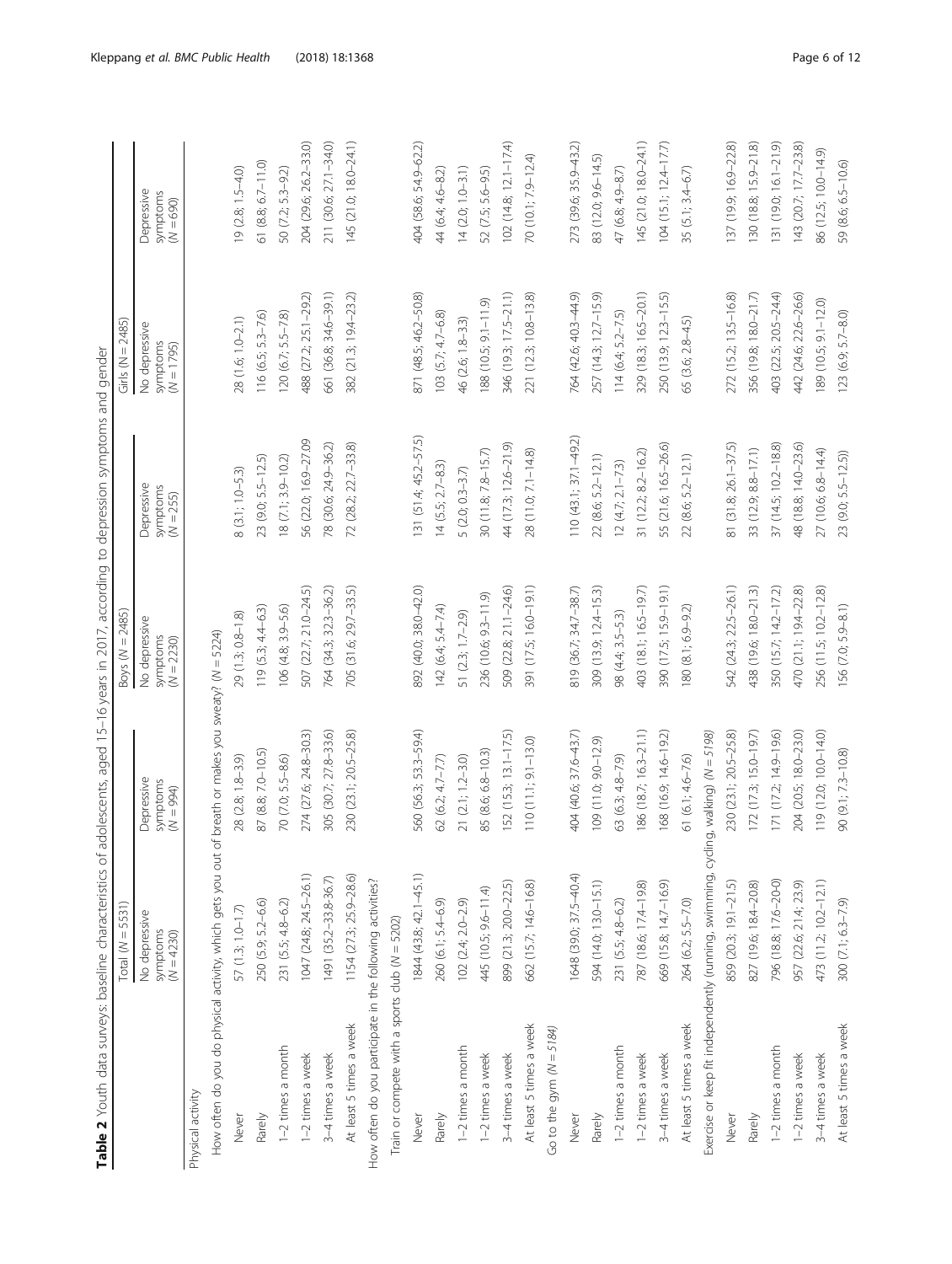|                         | $Total(W = 5531$                                                                      |                                       | Boys ( $N = 2485$ )                       |                                       | Girls (N = 2485)                          |                                       |
|-------------------------|---------------------------------------------------------------------------------------|---------------------------------------|-------------------------------------------|---------------------------------------|-------------------------------------------|---------------------------------------|
|                         | No depressive<br>symptoms<br>$(N = 4230)$                                             | Depressive<br>symptoms<br>$(N = 994)$ | No depressive<br>symptoms<br>$(W = 2230)$ | Depressive<br>symptoms<br>$(N = 255)$ | No depressive<br>symptoms<br>$(N = 1795)$ | Depressive<br>symptoms<br>$(N = 690)$ |
|                         | Other kinds of organized physical activity (dance, martial arts, etc.) ( $N = 5138$ ) |                                       |                                           |                                       |                                           |                                       |
| Never                   | 2957 (70.0; 68.5-71.3)                                                                | 670 (67.4; 64.5-70.2)                 | 1667 (748; 73.0-76.6)                     | 193 (75.7; 70.4-81.0)                 | 134 (63.2; 60.9-65.4)                     | 446 (64.6; 61.2-68.2)                 |
| Rarely                  | 320 (7.6; 6.8-8.4)                                                                    | 69 (6.9; 5.4-8.5)                     | $167$ $(7.5; 6.4-8.6)$                    | 15 (5.9; 3.0-8.8)                     | $140(7.8; 6.6 - 9.0)$                     | 53 (7.7; 5.7-9.7)                     |
| 1-2 times a month       | 85 (2.0; 1.6-2.4)                                                                     | 31 $(3.1; 2.0 - 4.2)$                 | 39 (1.7; 1.2-2.3)                         | $9(3.5; 1.3 - 5.8)$                   | 40 (2.2; 1.6-2.9)                         | 22 (3.2; 1.9-4.5)                     |
| 1-2 times a week        | 380 (9.0; 8.1-9.9)                                                                    | 93 (9.4; 7.6-11.2)                    | 148 (6.6; 5.6–7.7)                        | $10(3.9; 1.5 - 6.3)$                  | 214 (11.9; 10.4-13.4)                     | 80 (11.6; 9.2-14.0)                   |
| 3-4 times a week        | 246 (5.8; 5.1-6.5)                                                                    | 69 (6.9; 5.4-8.5)                     | $101 (4.5; 3.7 - 5.4)$                    | $14$ $(5.5; 2.7 - 8.3)$               | $135(7.5; 6.3 - 8.7)$                     | 52 (7.5; 5.6–9.5)                     |
| At least 5 times a week | $174(4.1; 3.5 - 4.7)$                                                                 | 44 (4.4; 3.2-5.7)                     | 66 (3.0; 2.3-3.7)                         | $5(2.0; 0.3-3.7)$                     | $95(5.3; 4.3 - 6.3)$                      | 27 (3.9; 2.5-5.4)                     |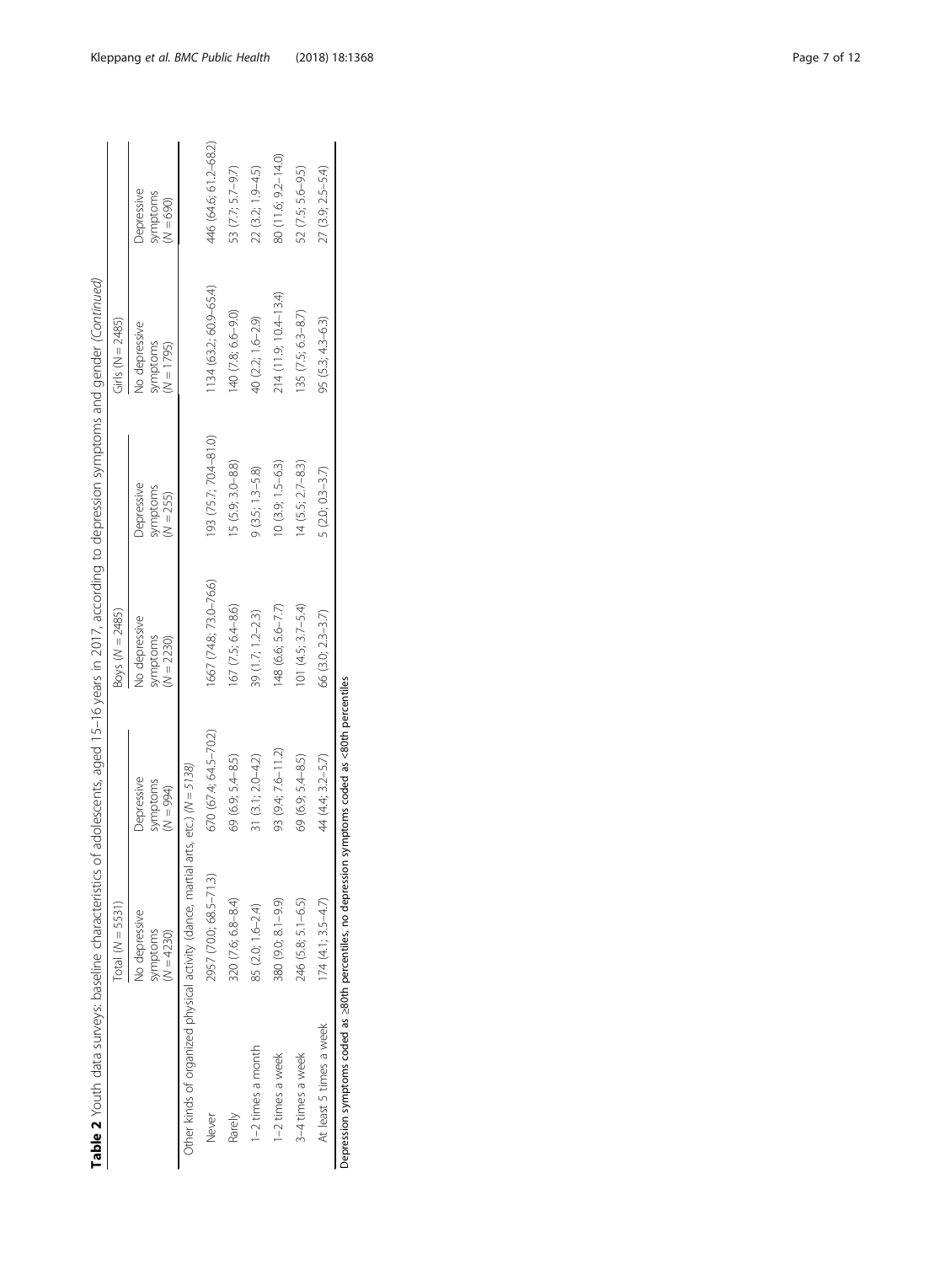| Variables                    | Sportsclub  | Gym         | Other organized PA<br>(dance, martial arts etc.) | Independently<br>(running, swimming, cycling etc) | No regular<br>exercise |
|------------------------------|-------------|-------------|--------------------------------------------------|---------------------------------------------------|------------------------|
| Depression symptoms          |             |             |                                                  |                                                   |                        |
| No                           | 589 (88.4%) | 480 (78.8%) | 141 (81.5%)                                      | 388 (78.1%)                                       | 623 (75.2%)            |
| Yes                          | 77 (11.6%)  | 129 (21.2%) | 32 (18.5%)                                       | 109 (21.9%)                                       | 205 (24.8%)            |
| Gender                       |             |             |                                                  |                                                   |                        |
| Male                         | 341 (53.5%) | 304 (52.9%) | 50 (29.8%)                                       | 230 (47.9%)                                       | 400 (50.1%)            |
| Female                       | 296 (46.5%) | 271 (47.1%) | 118 (70.2%)                                      | 250 (52.1%)                                       | 398 (49.9%)            |
| Parents higher education     |             |             |                                                  |                                                   |                        |
| Both parents                 | 426 (70.8%) | 314 (58.8%) | 114 (71.7%)                                      | 230 (52.5%)                                       | 347 (51.2%)            |
| One of the parents           | 99 (16.4%)  | 126 (23.6%) | 30 (18.9%)                                       | 108 (24.7%)                                       | 163 (24.0%)            |
| None of the parents          | 77 (12.8%)  | 94 (17.6%)  | 15 (9.4%)                                        | 100 (22.8%)                                       | 168 (24.8%)            |
| Family economy               |             |             |                                                  |                                                   |                        |
| Good economy                 | 557 (85.0%) | 476 (79.3%) | 133 (78.2%)                                      | 368 (75.3%)                                       | 559 (68.8%)            |
| Neither good nor bad economy | 80 (12.2%)  | 91 (15.2%)  | 28 (16.5%)                                       | 88 (18.0%)                                        | 176 (21.6%)            |
| Poor economy                 | 18 (2.7%)   | 33 (5.5%)   | 9(5.3%)                                          | 33 (6.7%)                                         | 78 (9.6%)              |
| Smoking                      |             |             |                                                  |                                                   |                        |
| No                           | 627 (94.0%) | 504 (83.0%) | 154 (89.5%)                                      | 464 (93.2%)                                       | 735 (88.7%)            |
| Yes                          | 40 (6.0%)   | 103 (17.0%) | 18 (10.5%)                                       | 34 (6.8%)                                         | 94 (11.3%)             |
| Alcohol consuming            |             |             |                                                  |                                                   |                        |
| $<$ 1 time a month           | 608 (90.9%) | 480 (78.8%) | 156 (90.2%)                                      | 457 (91.8%)                                       | 739 (89.3%)            |
| $> 1-3$ times a month        | 61 (9.1%)   | 129 (21.2%) | 17 (9.8%)                                        | 41 (8.2%)                                         | 89 (10.7%)             |

<span id="page-7-0"></span>

|               |  |  |  |  |  | Table 3 Youth data surveys: baseline characterstic of physical activity taking place in different contexts in adolescents aged 15-16 |  |
|---------------|--|--|--|--|--|--------------------------------------------------------------------------------------------------------------------------------------|--|
| vears in 2017 |  |  |  |  |  |                                                                                                                                      |  |

Depression symptoms coded as ≥80th percentiles, no depression symptoms coded as <80th percentiles

Only one physical activity context (nr 1, 9, 13, 15 or none 16). PA Physical activity

Table [4](#page-8-0) shows the results of binary logistic regression with the dichotomised depressive symptoms scale as the dependent variable.

In the crude model only including the composite physical activity variable, the odds of having symptoms of depression were lower for those who were physically active in a sports club (OR: 0.40, 95% CI: 0.30–0.53), in a sports club and gym (OR: 0.40, 95% CI: 0.28–0.56), in a sports club and exercising or keeping fit independently (OR: 0.52, 95% CI: 0.38–0.72) and in a sports club, gym and exercising or keeping fit independently (OR: 0.58, 95% CI: 0.41–0.81), compared to those who did not do regular exercise. Adjustment for gender did not change the OR for sports club, however, sports club together with other organized PA (OR: 0.50), other organized PA (OR: 0.54) and exercising or keeping fit independently together with other organized PA (OR: 0.49) became significant. Furthermore, the odds ratios for sports club together with gym and independent PA became non-significant. After adjustment for other independent variables, only small changes in the OR were observed.

Also in the additional analysis, not reported in tables, including adolescents from grades 8 and 9, the odds in the crude model of having symptoms of depression were lower for those who were physically active in a sports club (grade 8: OR: 0.47, 95% CI: 0.36–0.63, grade 9: OR: 0.44, 95% CI: 0.34–0.58), compared to those who did not do regular exercise. After adjustment for gender, there was only a small change in OR for grade 8 (OR: 0.5) and grade 9 (OR: 0.45), however, organized PA (grade 8: OR: 0.64, grade 9: OR: 0.65) became significant. After adjustment for other confounders, only sports club (grade 8: OR: 0.63, grade 9: OR: 0.49) became significant.

# **Discussion**

This article contributes to the field by exploring how the physical activity context relates to symptoms of depression. The main finding from our study is that the strength of the association between physical activity and symptoms of depression depends on the physical activity contexts. Participation in physical activity in a sports club setting was related to fewer depressive symptoms. While our findings are consistent with previous studies reporting increased benefits of participating in a sports club, e.g. lower depressive symptoms [\[13,](#page-11-0) [28,](#page-11-0) [29](#page-11-0)], our study expands previous research by relying on the concept of physical activity modalities, which has been operationalized and measured in terms of 16 physical activity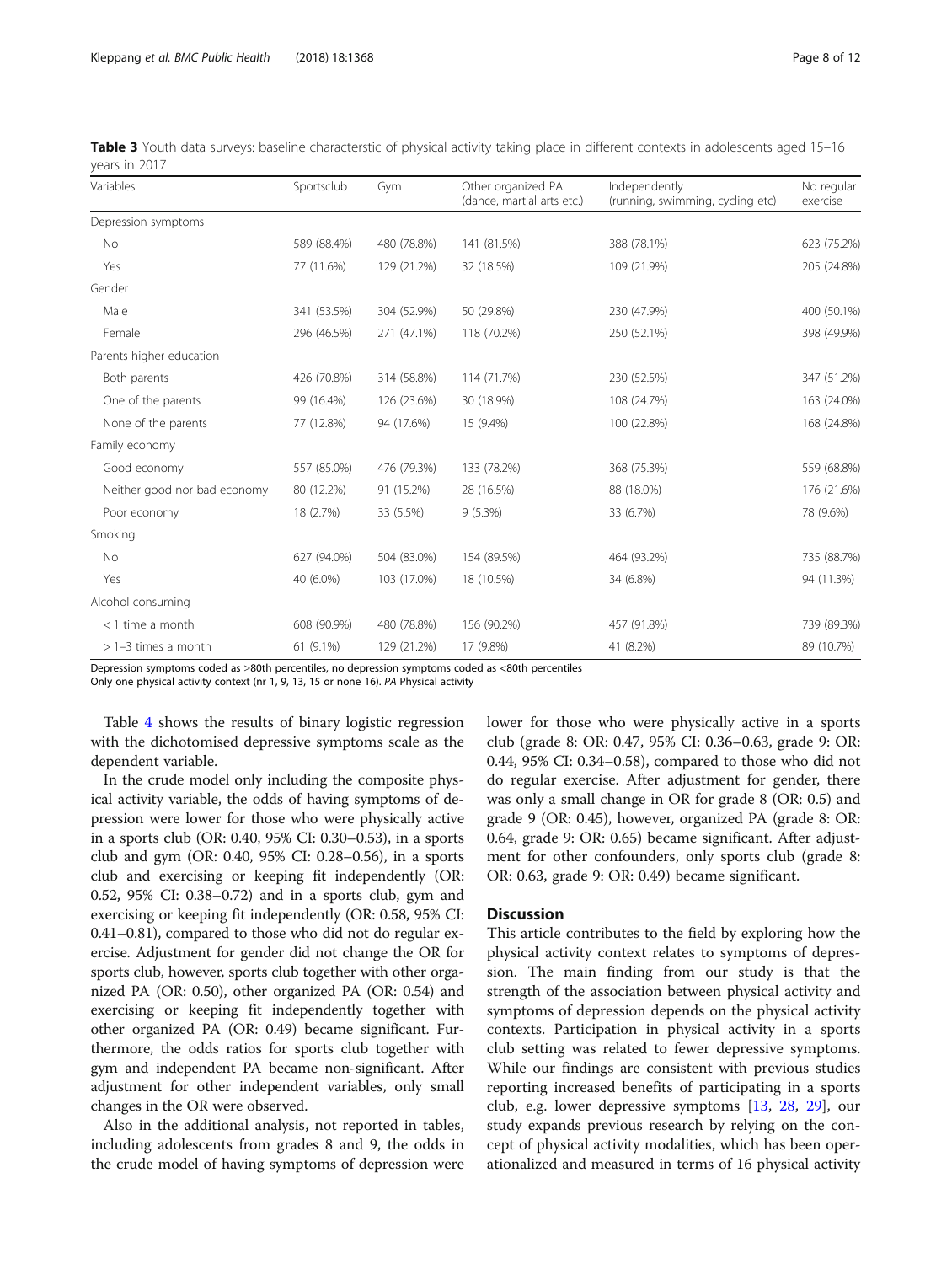<span id="page-8-0"></span>

| Table 4 Binominal logistic regression of depressive symptoms in relation to different physical activity<br>Variables | Model A  |                        | $\!\! \simeq$<br>Model |                             | Model                 |                         | ≏<br>Model<br>contexts |                                    | ш<br>Model                        |                             | ш.<br>Model |                             |
|----------------------------------------------------------------------------------------------------------------------|----------|------------------------|------------------------|-----------------------------|-----------------------|-------------------------|------------------------|------------------------------------|-----------------------------------|-----------------------------|-------------|-----------------------------|
| Physical activity context                                                                                            | $\infty$ | OR (95% CI)            | $\infty$               | $\widehat{\cup}$<br>OR (95% | $\infty$              | OR (95% CI)             | $\infty$               | $\widehat{\cup}$<br><b>OR (95%</b> | $\infty$                          | $\widehat{\cup}$<br>OR (95% | $\infty$    | $\widehat{\cup}$<br>OR (95% |
| No regular exercise                                                                                                  | $\circ$  | $1$ (ref)              | $\circ$                | $1$ (ref)                   | $\circ$               | $1$ (ref)               | $\circ$                | $1$ (ref)                          | $\circ$                           | $1$ (ref)                   | $\circ$     | $1$ (ref)                   |
| 1. Sportsclub                                                                                                        | $-0.923$ | $0.40(0.30 - 0.53)$    | $-0.911$               | $0.40(0.30 - 0.54)$         | $-0.941$              | 0.39 (0.28-0.54)        | $-0.841$               | $0.43(0.31 - 0.60)$                | 0.797<br>$\overline{\phantom{a}}$ | 0.45 (0.33-0.63)            | $-0.781$    | $0.46(0.33 - 0.64)$         |
| 2. Sportsclub and gym                                                                                                | $-0.918$ | $0.40(0.28 - 0.56)$    | $-0.733$               | 0.48 (0.34-0.69)            | $-0.806$              | $0.45(0.30 - 0.66)$     | $-0.717$               | $0.49(0.33 - 0.72)$                | 0.738                             | 0.48 (0.32-0.71)            | $-0.756$    | $0.47$ $(0.32 - 0.70)$      |
| 3. Sportsclub and other<br>organized PA                                                                              | $-0.421$ | 0.66 (0.42-1.02)       | $-0.701$               | $0.50(0.31 - 0.80)$         | 0.676<br>$\mathbb{I}$ | $(0.31 - 0.83)$<br>0.51 | $-0.635$               | 0.53 (0.32-0.87)                   | 0.589                             | 0.56 (0.34-0.92)            | $-0.561$    | 0.57 (0.35-0.94)            |
| 4. Sportsclub and<br>independently                                                                                   | $-0.649$ | $0.52(0.38 - 0.72)$    | $-0.612$               | $0.54(0.39 - 0.76)$         | $-0.563$              | 0.57 (0.40-0.81)        | $-0.518$               | $0.60(0.42 - 0.85)$                | $-0.453$                          | $0.64(0.44 - 0.91)$         | $-0.435$    | $0.65(0.45 - 0.93)$         |
| 5. Sportsclub, gym and<br>other organized PA                                                                         | $-0.056$ | $0.95$ $(0.51 - 1.76)$ | 0.018                  | $1.02(0.53 - 1.94)$         | 0.180                 | $1.20(0.61 - 2.34)$     | 0.176                  | $1.19(0.60 - 2.37)$                | 0.104                             | 1.11 (0.55-2.25)            | 0.072       | $(0.53 - 2.20)$<br>1.07     |
| 6. Sportsclub, gym and<br>independently                                                                              | $-0.552$ | $0.58$ $(0.41 - 0.81)$ | $-0.317$               | $0.73(0.51 - 1.04)$         | 0.313<br>$\mathbf{I}$ | $0.73(0.50 - 1.06)$     | $-0.247$               | $0.78$ $(0.54 - 1.40)$             | $-0.196$                          | $0.82(0.56 - 1.20)$         | $-0.202$    | $(0.56 - 1.20)$<br>0.82     |
| 7. Sportsclub, independently<br>and other organized PA                                                               | $-0.264$ | $0.77$ $(0.48 - 1.23)$ | $-0.394$               | $(0.41 - 1.12)$<br>0.67     | 0.345<br>$\mathbf{I}$ | $(0.42 - 1.20)$<br>0.71 | $-0.223$               | $0.80(0.47 - 1.36)$                | 0.143<br>$\mathbb{I}$             | $0.87(0.51 - 1.48)$         | $-0.133$    | $(0.51 - 1.50)$<br>0.88     |
| 8. Sportsclub, gym, independently<br>and other organized PA                                                          | $-0.335$ | $0.72(0.46 - 1.11)$    | $-0.490$               | $(0.37 - 1.02)$<br>0.61     | $-0.514$              | $0.60(0.35 - 1.02)$     | $-0.437$               | $0.65(0.38 - 1.11)$                | $-0.387$                          | 0.68 (0.40-1.17)            | $-0.385$    | $(0.40 - 1.17)$<br>0.68     |
| 9. Gym                                                                                                               | $-0.202$ | $0.82(0.64 - 1.05)$    | $-0.157$               | $0.85(0.66 - 1.11)$         | $-0.209$              | 0.81 (0.61-1.08)        | $-0.158$               | $0.85(0.64 - 1.15)$                | 0.183                             | 0.83 (0.62-1.12)            | $-0.209$    | 0.81 (0.60-1.10)            |
| 10. Gym and other organized PA                                                                                       | 0.141    | $1.15(0.71 - 1.87)$    | $-0.016$               | $0.98(0.59 - 1.64)$         | 0.014                 | 1.01 (0.59-1.74)        | 0.086                  | $1.09(0.63 - 1.88)$                | 0.116                             | $1.12(0.65 - 1.95)$         | 0.078       | $(0.62 - 1.88)$<br>1.08     |
| 11. Gym and independently                                                                                            | $-0.117$ | 0.89 (0.66-1.20)       | $-0.225$               | $0.80(0.58 - 1.10)$         | $-0.210$              | $(0.58 - 1.13)$<br>0.81 | $-0.186$               | $0.83(0.59 - 1.16)$                | 0.236                             | 0.79 (0.56-1.11)            | $-0.253$    | $(0.55 - 1.10)$<br>0.78     |
| 12. Gym, independently and<br>other organized PA                                                                     | $-0.044$ | $0.96$ $(0.54 - 1.69)$ | $-0.357$               | $0.70(0.38 - 1.29)$         | $-0.551$              | $0.58(0.29 - 1.30)$     | $-0.442$               | $(0.33 - 1.26)$<br>0.64            | 0.531<br>$\mathbf{I}$             | 0.59 (0.30-1.17)            | $-0.578$    | $(0.28 - 1.12)$<br>0.56     |
| 13. Other organized PA<br>(dance, martial arts etc)                                                                  | $-0.371$ | $0.70(0.46 - 1.04)$    | $-0.618$               | $0.54(0.35 - 0.83)$         | $-0.658$              | $0.52(0.33 - 0.82)$     | $-0.610$               | $0.54(0.34 - 0.86)$                | $-0.655$                          | 0.52 (0.33-0.83)            | $-0.638$    | $(0.33 - 0.85)$<br>0.53     |
| 14. Independently and<br>other organized PA                                                                          | $-0.338$ | $0.71 (0.46 - 1.12)$   | $-0.724$               | 0.49 (0.30-0.78)            | $-0.816$              | $0.44(0.27 - 0.73)$     | $-0.787$               | $0.46$ $(0.28 - 0.75)$             | $-0.770$                          | 0.46 (0.28-0.78)            | $-0.752$    | 0.47 (0.28-0.79)            |
| (running, swimming, cycling etc)<br>15. independently                                                                | $-0.158$ | 0.85 (0.66-1.11)       | $-0.191$               | $0.83(0.63 - 1.09)$         | $-0.231$              | $0.79$ $(0.59 - 1.07)$  | $-0.186$               | $0.83$ $(0.61 - 1.13)$             | $-0.143$                          | 0.87 (0.64-1.18)            | $-0.127$    | $0.88$ $(0.65 - 1.20)$      |
| Gender                                                                                                               |          |                        |                        |                             |                       |                         |                        |                                    |                                   |                             |             |                             |
| Boy                                                                                                                  |          |                        | $\circ$                | $1$ (ref)                   | $\circ$               | $1$ (ref)               | $\circ$                | $1$ (ref)                          | $\circ$                           | $1$ (ref)                   | $\circ$     | $1$ (ref)                   |
| $\overline{G}$                                                                                                       |          |                        | 1.231                  | $3.42(2.91 - 4.04)$         | 1.270                 | 3.56 (2.99-4.25)        | 1.251                  | 3.50 (2.92-4.18)                   | 1.295                             | 3.65 (3.05-4.37)            | 1.303       | 3.68 (3.07-4.42)            |
| Parents education                                                                                                    |          |                        |                        |                             |                       |                         |                        |                                    |                                   |                             |             |                             |
| Parents_education, both                                                                                              |          |                        |                        |                             | $\circ$               | $1$ (ref)               | $\circ$                | $1$ (ref)                          | $\circ$                           | $1$ (ref)                   | $\circ$     | $1$ (ref)                   |
| one of the parents<br>Parents_education,                                                                             |          |                        |                        |                             | 0.168                 | $1.18(0.97 - 1.45)$     | 0.117                  | $1.12(0.92 - 1.38)$                | 0.114                             | $1.12(0.91 - 1.38)$         | 0.134       | $1.14(0.93 - 1.41)$         |
| none of the parents<br>Parents_education,                                                                            |          |                        |                        |                             | 0.077                 | $1.08(0.86 - 1.36)$     | $-0.044$               | $0.96(0.76 - 1.21)$                | $-0.034$                          | 0.97 (0.76-1.23)            | $-0.002$    | $1.00(0.79 - 1.27)$         |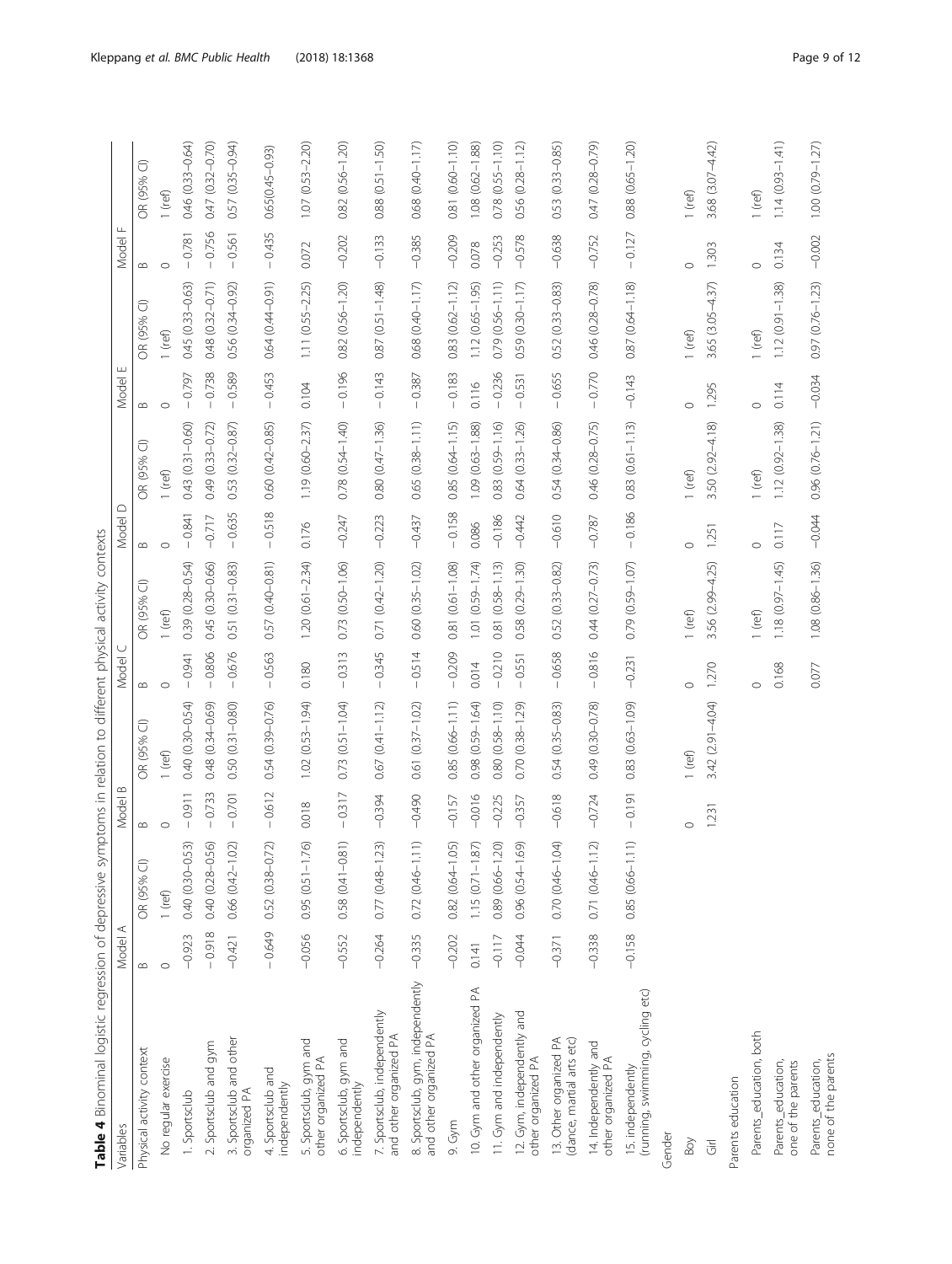| Table 4 Binominal logistic regression of depressive symptoms in relation to different physical activity contexts (Continued)                                                                                                                                                                                                                                                                                                                                                                                                                                                                                                                                                                                                                                           |         |         |         |         |                           |         |                           |         |                     |
|------------------------------------------------------------------------------------------------------------------------------------------------------------------------------------------------------------------------------------------------------------------------------------------------------------------------------------------------------------------------------------------------------------------------------------------------------------------------------------------------------------------------------------------------------------------------------------------------------------------------------------------------------------------------------------------------------------------------------------------------------------------------|---------|---------|---------|---------|---------------------------|---------|---------------------------|---------|---------------------|
| Variables                                                                                                                                                                                                                                                                                                                                                                                                                                                                                                                                                                                                                                                                                                                                                              | Model A | Model B | Model C | Model D |                           | Model E |                           | Model F |                     |
| Family economy                                                                                                                                                                                                                                                                                                                                                                                                                                                                                                                                                                                                                                                                                                                                                         |         |         |         |         |                           |         |                           |         |                     |
| Fam_economy, good economy                                                                                                                                                                                                                                                                                                                                                                                                                                                                                                                                                                                                                                                                                                                                              |         |         |         |         | $1$ (ref)                 |         | $1$ (ref)                 |         | $1$ (ref)           |
| Fam_economy, neither good<br>nor bad                                                                                                                                                                                                                                                                                                                                                                                                                                                                                                                                                                                                                                                                                                                                   |         |         |         | 0.345   | $1.41(1.14 - 1.75)$ 0.333 |         | $1.39(1.12 - 1.73)$ 0.350 |         | $1.42(1.14 - 1.77)$ |
| Fam_economy, poor economy                                                                                                                                                                                                                                                                                                                                                                                                                                                                                                                                                                                                                                                                                                                                              |         |         |         | 0.861   | 2.37 (1.70-3.29) 0.819    |         | 2.27 (1.62-3.17) 0.836    |         | 2.31 (1.65-3.23)    |
| Do you smoke?                                                                                                                                                                                                                                                                                                                                                                                                                                                                                                                                                                                                                                                                                                                                                          |         |         |         |         |                           |         |                           |         |                     |
| $\frac{1}{2}$                                                                                                                                                                                                                                                                                                                                                                                                                                                                                                                                                                                                                                                                                                                                                          |         |         |         |         |                           |         | $1$ (ref)                 |         | $1$ (ref)           |
| Yes                                                                                                                                                                                                                                                                                                                                                                                                                                                                                                                                                                                                                                                                                                                                                                    |         |         |         |         |                           | 0.829   | 2.29 (1.79–2.94) 0.539    |         | $1.72(1.28 - 2.31)$ |
| Alcohol consuming                                                                                                                                                                                                                                                                                                                                                                                                                                                                                                                                                                                                                                                                                                                                                      |         |         |         |         |                           |         |                           |         |                     |
| <1 time a month                                                                                                                                                                                                                                                                                                                                                                                                                                                                                                                                                                                                                                                                                                                                                        |         |         |         |         |                           |         |                           |         | $1$ (ref)           |
| $> 1-3$ times a month                                                                                                                                                                                                                                                                                                                                                                                                                                                                                                                                                                                                                                                                                                                                                  |         |         |         |         |                           |         |                           | 0.480   | $1.62(1.24 - 2.10)$ |
| symptoms of depression, gender, parents' education and family economy, Model E: PA context, symptoms of depression, gender, parents' education and family economy and smoking, Model F: PA context, symptoms<br>Model A: PA context and symptoms of depression, Model B: PA context, symptoms of depression and gender. Model C: PA context, symptoms of depression, gender and parents' education, Model D: PA context,<br>The dependent variable consisted of two categories coded asdepression symptoms (> 80 percentiles) and no depression symptoms (< 80 percentiles). The reference category was no depression symptoms<br>of depression, gender, parents' education, family economy, smoking and alcohol consumption<br>OR Odds ratio, 95% Confidence interval |         |         |         |         |                           |         |                           |         |                     |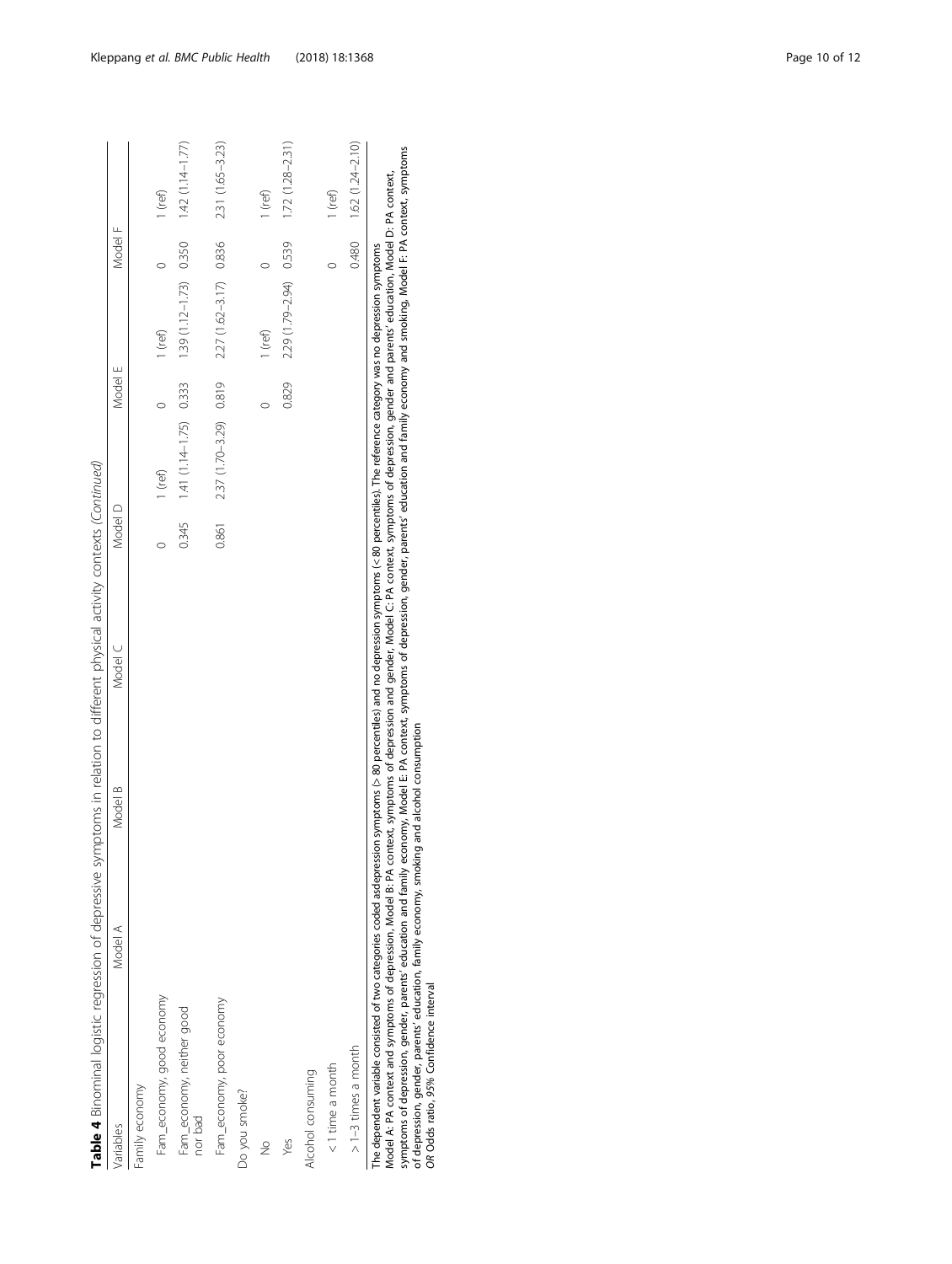categories. The explanation for the reported patterns of association remain tentative. A recent study reported that the benefit of team sports on depressive symptoms and positive mental health, was not explained by an increase in PA volume [[28\]](#page-11-0). This is in line with a longitudinal study, which reported no association between volume of physical activity and the development of depressive symptoms [\[30\]](#page-11-0). Some studies have suggested a psychological effect of exercise as a possible contributing factor to the strong association between sports participation and mental health. Other studies have emphasized belonging to an extended group and increasing the number of friends adolescents have, as contributing factors that could explain some of the associations  $[10]$  $[10]$  $[10]$  between physical activity in sports clubs and lower symptoms of depression. When children and adolescents feel autonomous, socially connected to others, and competent they are more likely to enjoy the activity [\[31](#page-11-0)]. The association between sports club and fewer depressive symptoms can be explained by the social nature of team sport [\[32](#page-11-0)], alongside the positive involvement of peers and adults.

The results for grade 10 students indicate that it is not the background factors (such as gender, parents' education, family economy, smoking or alcohol consumption) that explain the relationship between PA and symptoms of depression. However, in grade 8, it seems that background factors are more important compared to grade 10 as well as grade 9. This is consistent with a study among Canadian adolescents aged 12–13 years, which reported the association between physical activity and symptoms of depression to be non-significant when covariates were controlled for [\[13](#page-11-0)]. The adolescents' transition from grade 8 to 10 is an important formative period of their lives in which friends and social settings beyond the family become more important.

After controlling for gender in this study, other organized physical activities became significant. Dance and martial arts were mentioned in the questionnaire as examples of other organized physical activities. This might reflect the fact that 70% of the adolescents who participated in other organized activities were girls. These patterns were also observed for grades 8 and 9, although these associations became non-significant after controlling for socioeconomic and other factors.

The finding in our study that adolescents who exercise or keep fit independently (running, swimming, cycling etc.) had a higher prevalence of symptoms of depression compared to those participating in a sports club is consistent with previous research  $[16, 17]$  $[16, 17]$  $[16, 17]$  $[16, 17]$  $[16, 17]$ . The direction of the association, however, cannot be determined from cross-sectional studies.

The methodological quality of many studies on adolescents has been questioned, particularly in relation to measurements of mental health and physical activity in different studies and the neglect of factors such as social interactions and psychological climate [[5\]](#page-11-0). We cannot rule out that the associations between physical activity and mental health may, at least to some extent have been distorted because of weaknesses in the measurement of physical activity.

Given that there is a decrease in organised sport participation during adolescence [\[20\]](#page-11-0), selection processes affecting the outcomes may occur because drop-out of less healthy students, e.g. in sports club activities. However, this hypothesis was not confirmed in the current study showing relatively similar patterns and associations across all three grades.

# Conclusions

Participation in a sports club was associated with significantly lower odds of depression which indicates that it is important to consider PA in different contexts, not only PA frequency and PA volume when investigating the association between adolescents' PA and mental health. Further research is needed to explore these associations.

# Strength and limitations

The data used in this study were collected in 2017 and provide an up-to-date description of key aspects of young people's lives. This is a cross sectional study, which precludes inferences about causal relationships. Depressive symptoms may not only work as an outcome, but may also act as an exposure that is hampering physical activity or giving rise to preferences for particular forms of physical activity (for example, a preference for independent activities rather than social). Self-reported measures of physical activity were used, which might lead to misclassification or measurement error. We only have the participation rate for each secondary school as a whole (grade 8, 9 and 10 combined). Also, although the outcome measure works reasonable well psychometrically, there are some measurement deficiencies. In particular, the DIF may have some impact on the results although the major pattern remains unaffected. Although there are ways to resolve DIF, in the present study we retained the original outcome variable. While resolving the DIF item(s) would have increased the fit of the data to the Rasch model, we could not rule out a negative effect on the validity of the variable because we do not know whether or not the cause of the DIF is relevant to the content of the variable.

#### Abbreviations

KoRus: Regional centres for drug rehabilitation; NOVA: Norwegian Social Research; OR: Odds ratio; PA: Physical activity

#### Acknowledgements

The Ungdata surveys were conducted by the Norwegian Social Research (NOVA) institute in cooperation with regional centers for drug rehabilitation (KoRus). The authors wish to thank them for their cooperation and for conducting the data collection.